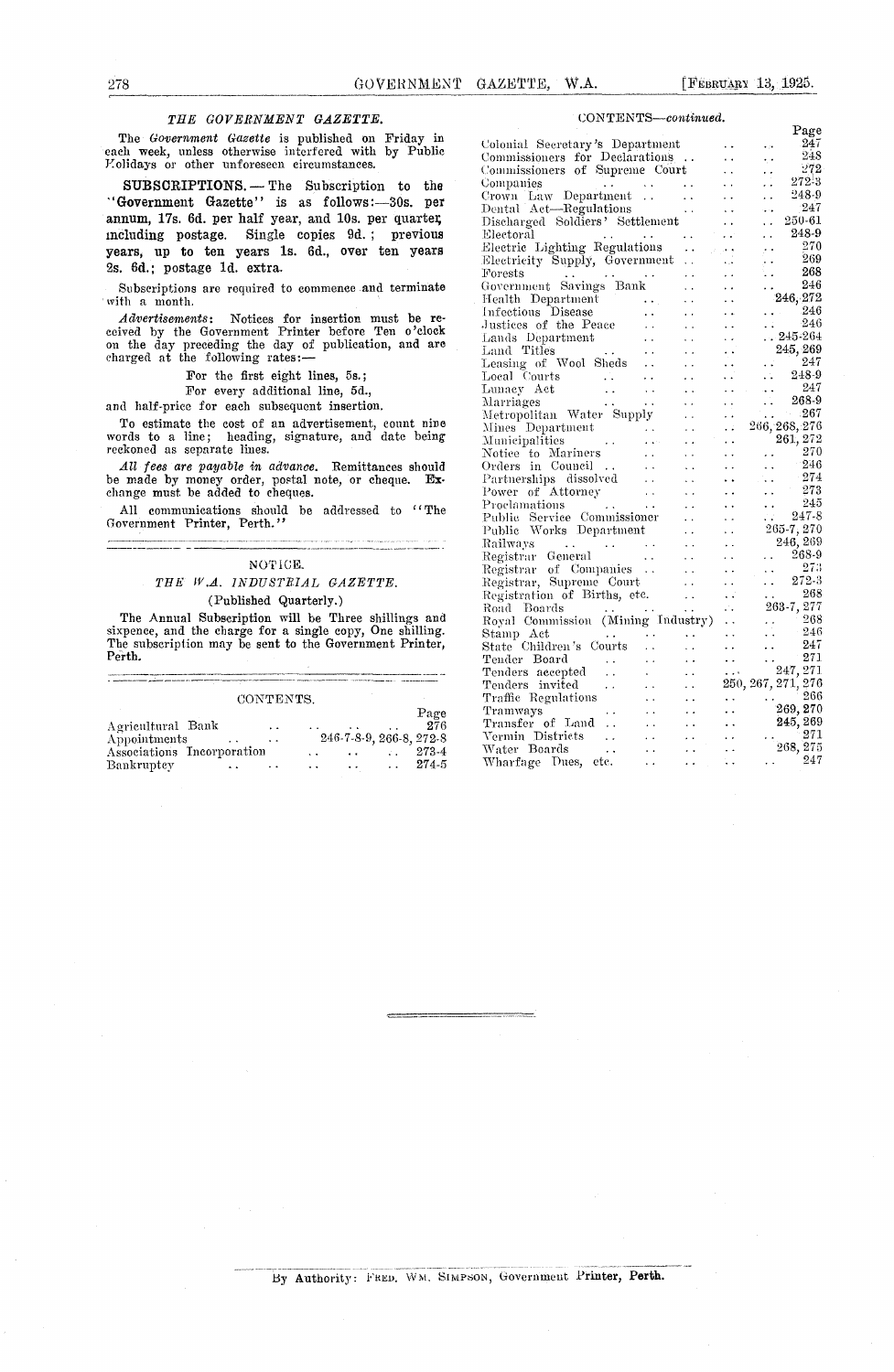

# Government Gazette

## PERTH, FRIDAY, 13 FEBRUARY 1925 No. 8

© STATE OF WESTERN AUSTRALIA

## **CONTENTS**

Agricultural Bank Appointments Associations Incorporation Bankruptcy Colonial Secretary's Department Commissioners for Declarations Commissioners of Supreme Court Companies Crown Law Department Discharged Soldiers' Settlement Electoral Electric Lighting Regulations Electricity Supply, Government Forests Government Savings Bank Health Department Infectious Diseases Justices of the Peace Lands Department Land Titles Leasing of Wool Sheds Local Courts Lunacy Act Marriages Metropolitan Water Supply Mines Department Municipalities Notice to Mariners Orders in Council Partnerships dissolved Power of Attorney Proclamations Public Service Commissioner Public Works Department Railways Registrar General Registrar of Companies Registrar of Supreme Court Registration of Births, etc. Road Boards Royal Commission (Mining Industry)